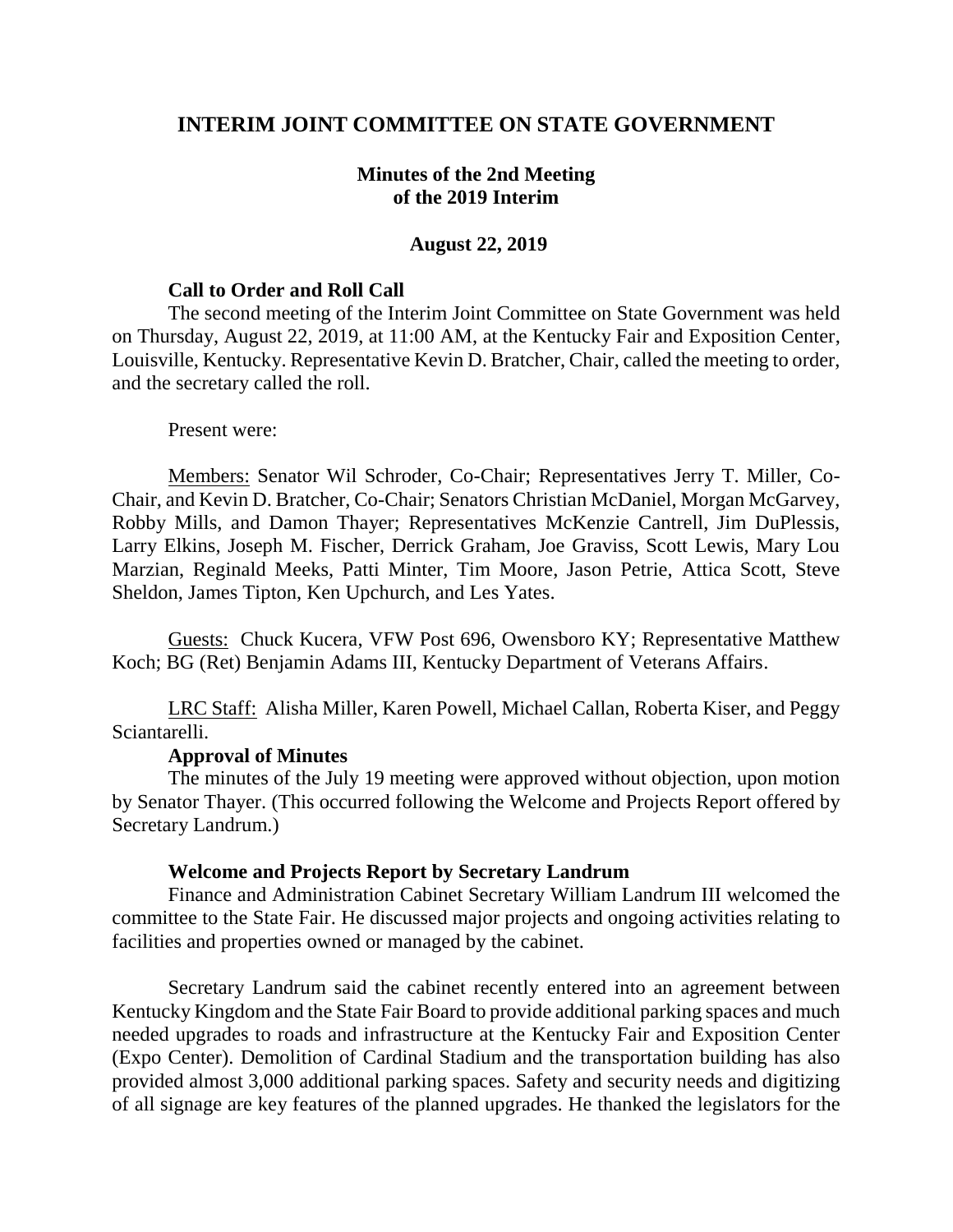2018 Executive Branch budget (HB 200) appropriation of \$7 million in the first year of the biennium for capital improvements at the Expo Center, through the Governor's Office of Agricultural Policy. He also commended Warren Beeler, Executive Director of the Office of Agricultural Policy, for his assistance in moving the projects forward.

Secretary Landrum said that after the two-year \$207 million renovation of the Kentucky International Convention Center (KICC), it reopened "on time and on budget." Louisville tourism's goal of selling 655,000 booked rooms was exceeded during the past year with an historic amount of 711,000 booked rooms. In 2019, KICC will host events with an economic impact of more than \$95 million.

Secretary Landrum commended Andy Casebier, an engineer in the cabinet's Department for Facilities and Support Services, and other members of the team that have worked on the remodel of the Kentucky Center for the Performing Arts after the fire in June 2018. Completion of the project is expected in early November. Downtown Louisville's L & N Building, which primarily houses the state's Cabinet for Health and Family Services, has been upgraded. The new office building in downtown Frankfort was recently named the Mayo Underwood Building in recognition of the publicly-funded African-American school of the same name that once sat on the same property. The Public Protection, Labor, Education and Workforce, and Tourism Cabinets are to be housed in the new 358,000 square foot, five-story building.

Representative Scott asked about the estimated cost and timeline to implement digital display signage. Secretary Landrum said the cost is currently being determined and should be available within 6-8 weeks.

Representative Scott asked about the upgrades to the Convention Center and the L & N Building. Secretary Landrum said that KICC had a complete remodel, rebuilt from the ground floor up, pursuant to an agreement with the city of Louisville. The goal was to make it the best convention center in the state and the nation. He said David Beck, President and CEO of Kentucky Venues, which manages KICC and the Kentucky Exposition Center, can provide detailed information about the upgrades. The cost to upgrade the L  $\&$  N Building was \$9.5 million.

Representative Graham said he hopes discussions will continue regarding development of the area formerly occupied by the Frankfort Convention Center. He commended Secretary Landrum for the naming of the Mayo Underwood Building and voiced approval of the favorable economic impact that the new office building will provide to the Frankfort business community. Secretary Landrum said a restaurant was not included in the new building in order to support downtown businesses and because the nearby Transportation Building has a restaurant facility. It is anticipated that occupants will begin moving into the new building in mid-October.

Committee meeting materials may be accessed online at https://apps.legislature.ky.gov/CommitteeDocuments/33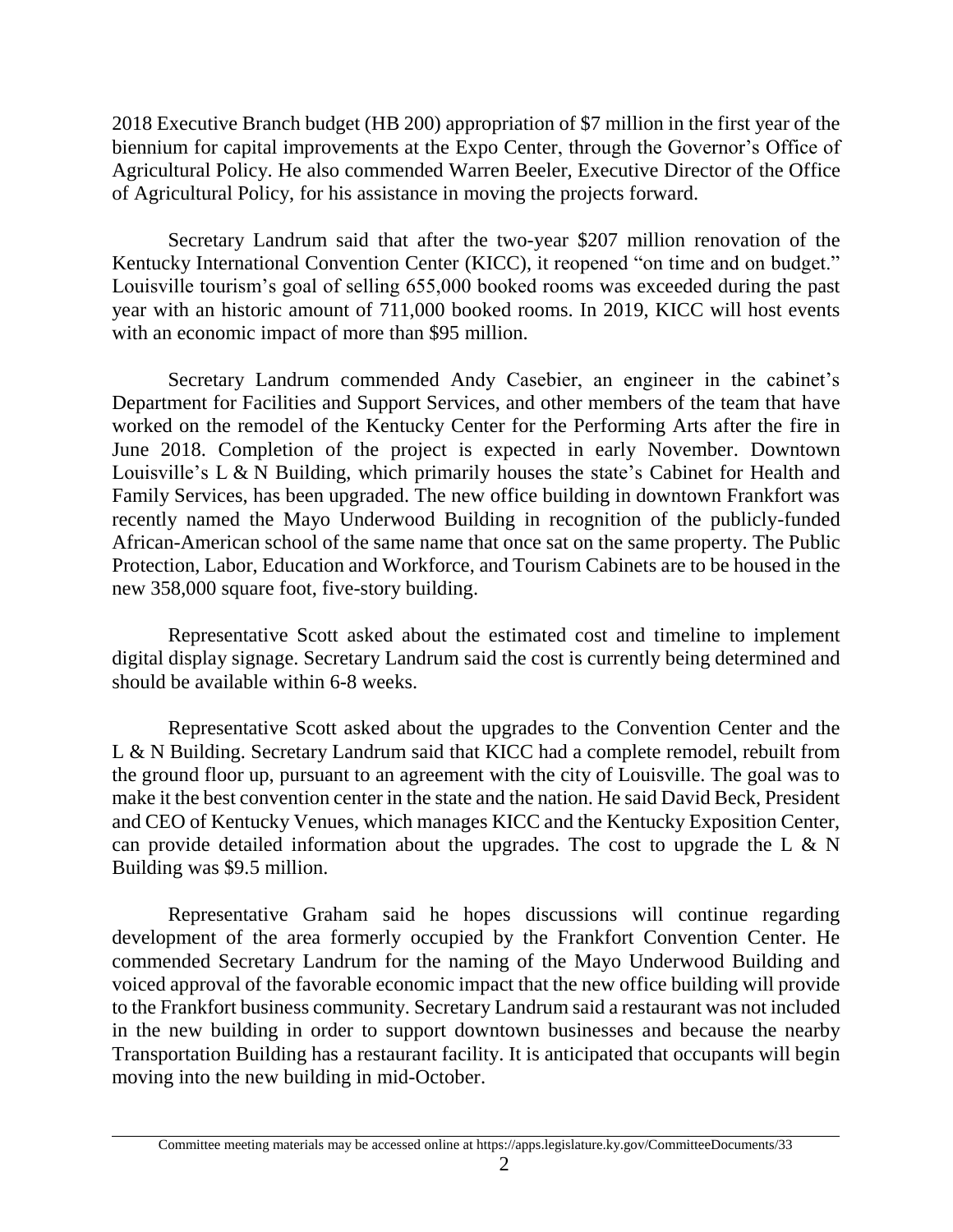Senator Thayer thanked Secretary Landrum for his report on the Frankfort and Louisville projects. He said that what happens in Louisville affects the entire state and that the state-funded Louisville projects are extremely important. He commended the Secretary for the cabinet's collaborative work on the projects and for providing good stewardship of taxpayer dollars.

There were no further questions, and Representative Bratcher thanked Secretary Landrum.

# **Discussion of 20 RS BR 127 and 20 RS BR 247**

Chuck Kucera, Adjutant for VFW Post 696, Owensboro, Kentucky, spoke in support of BR 127, prefiled by Representative Bratcher on July 9, 2019. The bill proposes to amend Section 170 of the Constitution of Kentucky to exempt certain veterans' organizations from property taxation. Mr. Kucera said he is a retired environmental engineer, former Army artillery officer, Vietnam combat veteran, and also son of a career Army officer and Korean War veteran who is now buried in Arlington Cemetery. He said he appreciates the invitation to address the committee. He provided a handout entitled "Veteran's Service Organization (VSO) Property Tax Issue."

Mr. Kucera said there are numerous VSOs in the nation, the largest being Veterans of Foreign Wars, American Legion, and AMVETS. They are chartered by Congress and operate under a large body of rules, regulations, and bylaws. There are 26 veterans' organizations in Kentucky, with approximately 36,200 members among the three largest VSOs. These 501(c)(19) organizations are exempt from federal income tax. Veterans' posts raise their operating funds through membership fees, donations, fundraisers, canteen sale of foods and beverages, and licensed charitable gaming. Operating expenses include mortgages, utilities, payroll, accounting services, supplies, licensing fees, state sales tax, and local property taxes. Typically they operate at break-even; in some years there may be a modest surplus, but in many years they may lose money. VSOs provide assistance to active duty military personnel and their families. They contribute greatly to the community by providing donations to such organizations as high schools, scouts, police departments, and first responders. Post 696 in Owensboro attends over 100 honor guard and military funeral burials each year, free of charge to the bereaved. In 2016, the president of the post's auxiliary received a Governor's award for outstanding community service.

Mr. Kucera said that Post 696 owns a modest building on Veteran's Boulevard. Subsequent to Owensboro's \$300 million revitalization, the property's appraisal began to skyrocket. In 2019, the property tax increased 243 percent from the previous year and is threatening the post's existence. About five years ago the American Legion could not pay its property tax and was forced to leave. He said that in 2016 he became aware of an opportunity for VSOs to request an exemption from property tax through language in Section 170 of the Kentucky Constitution that includes "institutions of purely public charity" in categories that shall be exempt from taxation of property. "Public charity" is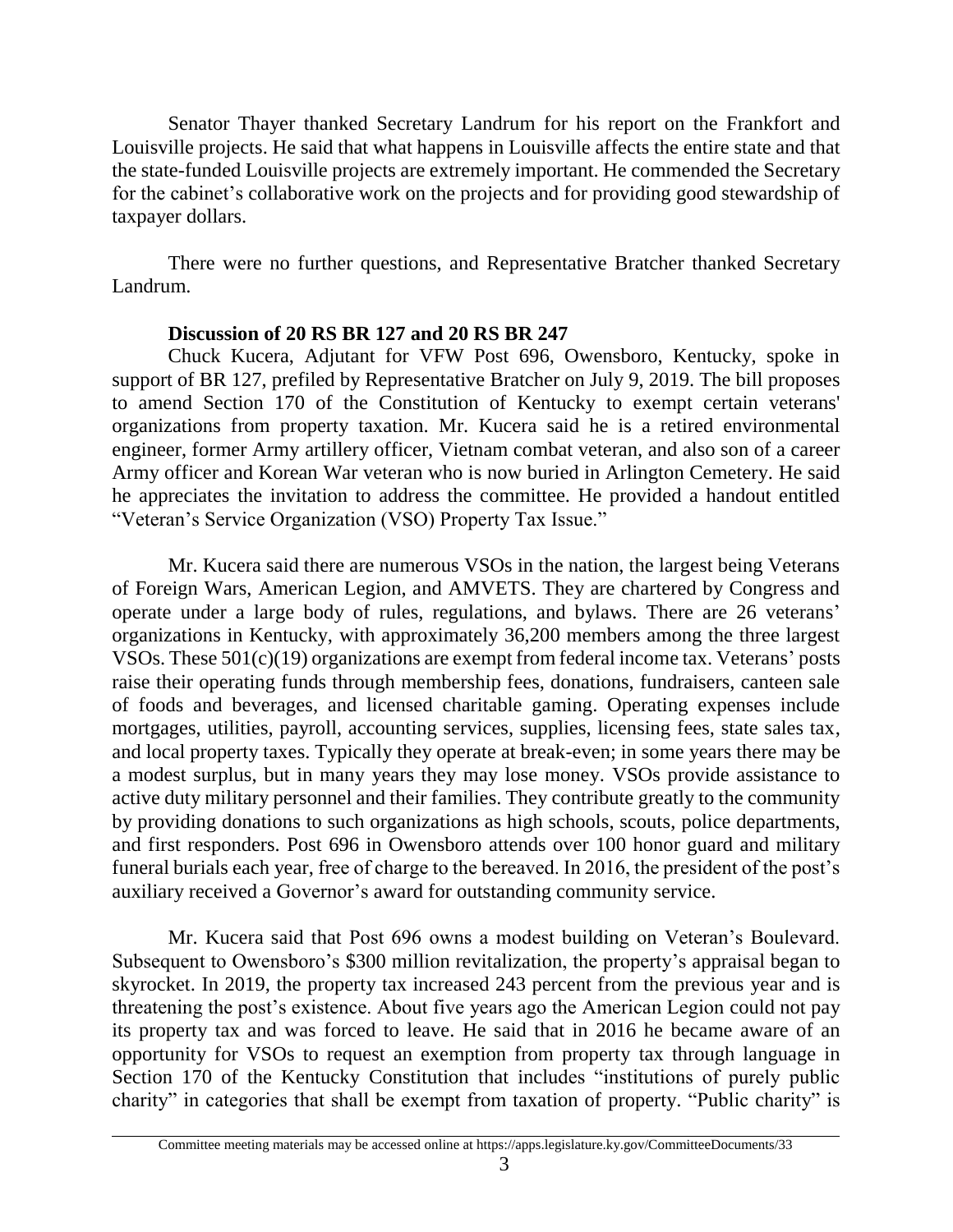not defined in Kentucky law or regulations, although it is in Federal IRS rules. In 2016, a Kentucky Department of Veterans Affairs (KDVA) attorney advised that the Kentucky Department of Revenue looks favorably on exemption applications of organizations that give 50 percent of net revenue to charitable causes. Post 696 applied for the exemption, but the Owensboro Property Valuation Administrator did not want to decide on the application, and the request for exemption as a "purely public charity" was denied by the Department of Revenue.

Mr. Kucera said that in 2018, Representative D. J. Johnson prefiled BR 7, to exempt VSOs from city and county property taxes if the majority of net revenue was donated to charitable causes. That bill later became HB 153 in the 2019 regular session, sponsored by Representatives Walker Thomas, Tim Moore, and others, but it did not leave committee. D. J. Johnson is now the Governor's legislative liaison and remains interested in this issue. It is also a priority of KDVA. Representative Bratcher has prefiled BR 127 for the 2020 regular session, to exempt certain veterans' organizations from property taxation if the organization has qualified and been approved for exemption from federal income taxation.

Mr. Kucera said that passage of a constitutional amendment is a "high hurdle" and that a KDVA attorney has advised that the goal could be accomplished by changing language in existing law. He said that Representative Matthew Koch has prefiled BR 247, which would create a new section in KRS Chapter 132 to exempt veteran service organizations from ad valorem taxation if over 50 percent of the organization's annual net income is expended on behalf of veterans and other charitable causes. It would also define veteran service organization and apply to property assessed on or after January 1, 2021.

Mr. Kucera said his handout provides preliminary estimates of the potential annual impact of the property tax exemption on revenue to the state and counties. Loss to the state from all of the three largest VSOs (VFW, American Legion, AMVETS) is estimated at \$25,000-\$30,000. Loss to all counties and cities combined is estimated at \$250,000- \$300,000. The impact on counties and cities would vary widely, depending on assessed value of the property.

Representative Koch, sponsor of BR 247, testified briefly in support of the property tax exemption. He said he is a Marine veteran who has served in Afghanistan and Kosovo and is proud to sponsor BR 247. He paraphrased a declaration by George Washington that the willingness with which future generations are willing to serve is directly proportional to how they see veterans of previous wars treated.

Representative Graviss asked whether there has been a study of how many posts might close if the legislation does not pass. Mr. Kucera said he does not have those details but has heard that "a lot of people out there are struggling." Benjamin Adams (BG/ret), Commissioner of the Department of Veterans Affairs, testified in response. He said they are looking into that statistic. He thinks that every closure is also a loss to the community.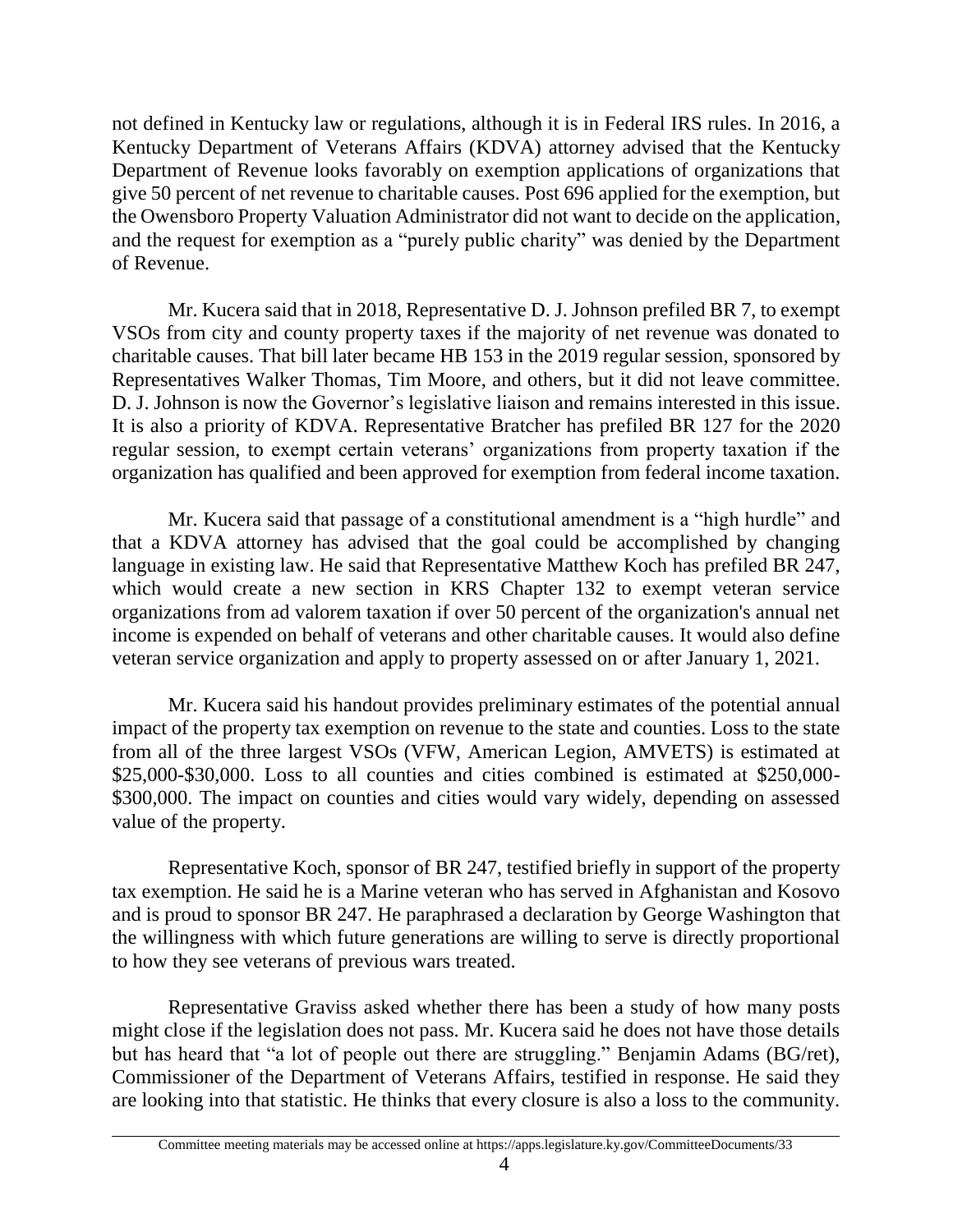In his tenure as commissioner for the past 18 months, he has traveled the state and has seen numerous vacancies from post closures. Posts are struggling to increase membership and to stay open.

Representative Graviss asked whether there is a dollar figure for the 50 percent of net revenue that VSOs may return to communities. Commissioner Adams said that they are working to develop that number and the amount of income going into the VSOs. He noted that not all posts will qualify for the property tax exemption. VSOs do a lot of charitable work and are being encouraged to return 50 percent. The Department is also in the process of gathering information for Representative Moore and Senator Robinson. He emphasized the importance of having information on the potential financial impact.

Representative Graviss asked about the ballot language for the constitutional amendment proposed in BR 127. Representative Bratcher said the wording for the ballot is not yet final.

Senator Schroder asked Mr. Kucera if he has a better estimate of the percentage of revenue going to charitable causes and the amount of funds that remain after operating costs. Mr. Kucera said that at his post between 50 and 56 percent of net revenue is expended on behalf of veterans and other charitable causes. The amount of funds remaining after payment of operating expenses varies from year to year. Senator Schroder said he looks forward to future discussions of this in more detail.

Representative Marzian suggested contacting Owensboro's state Representative Jim Glenn to include him in this bipartisan effort. Mr. Kucera said he would be contacting Representative Glenn.

Representative Marzian voiced concern about the loss of property tax income to school districts, especially smaller districts like Harlan County, which recently was affected by a coal company bankruptcy. She suggested conferring with some of the school districts to discuss possible ways to supplement their income if the property tax exemption becomes law. Mr. Kucera said that the impact on local districts and counties would vary widely. The loss to larger counties would be greater but would probably represent a much smaller percentage of their overall budget. The median loss is calculated to be about \$4,000.

Representative Scott said that everyone may not be aware of how VSOs benefit local communities. She mentioned as an example the American Legion Auxiliary's support for the Girls State and Boys State programs. She encouraged bipartisan support for the proposed property tax exemption.

Representative Miller offered to help with the legislation. He also suggested that the language should be more precise in describing the issue.